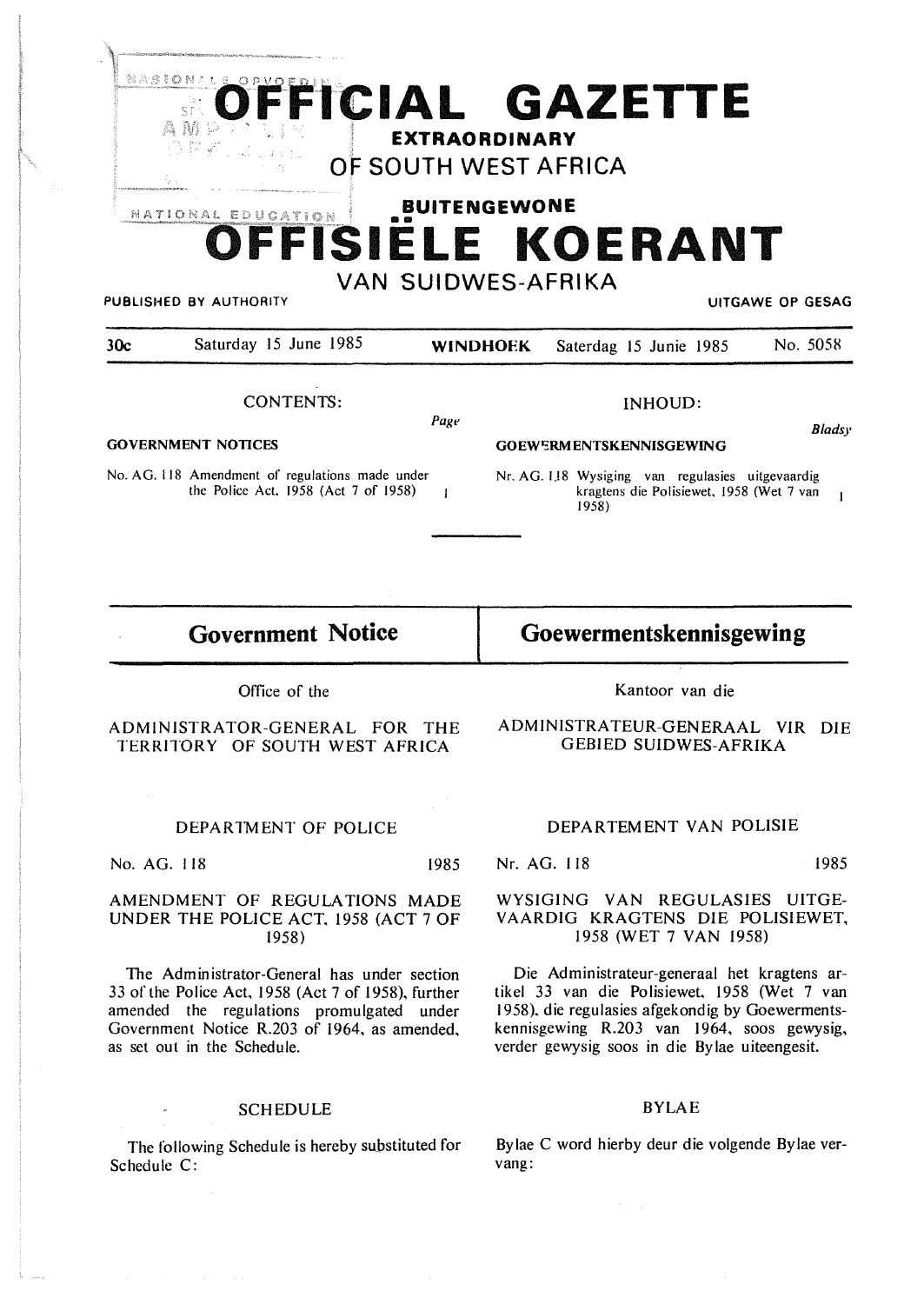## "SCHEDULE C.

 $|V$  ide regulation  $18(1)(b)$ .

## BADGES. BUTTONS, BADGES OF **RANK, COLLAR PATCHES AND CAP PEAKS**

- I. BADGES:
	- (a) All members ........ An eleven-pointed star, in the centre of which appears the coat of arms of the South West African Police within a circle.
	- (b) All members below commissioned rank ...... A shoulder badge consisting of the letters •"POL"',

#### 2. **BUlTONS:**

Dome-shaped, embossed with the badge described in paragraph  $l(a)$ 

## 3. **BADGES OF RANK:**

Lieutenant-General . . Crossed sword and baton below two stars. Major-General ...... Crossed sword and baton below one star. Brigadier .......... Three diamonds in a triangle below a star. Colonel ...... • • • • • Two diamonds below a star.  $\sim$ Chief.Inspector ..... One diamond below a star. Inspector . . . . . . . . . Three diamonds. The coat of arms of the Warrant Officer South West African Police class I within a laurel wreath. Warrant Officer ....... **A** star within a laurel wreath. First Sergeant .......... A three-bar chevron below a star.

## "BYLAE C.

| Sien regulasie  $18(1)(b)$ .

# **KENTEKENS, KNOPE. RANGTEKENS,**  KRAAGSTUKKE EN PETTUITE

#### I. **KENTEKENS:**

- (a) Aile lede ...... . 'n Elfpuntige ster in die middel waarvan die wapen van die Suidwes-Afrikaanse Polisie in 'n sirkel verskyn.
- (b) Aile lede benede offisiersrang . . . . . . 'n Skouerteken bestaande uit die letters "POL".

## 2. KNOPE:

Koepelvormig, waarop die kenteken in paragraaf  $I(a)$  beskryf, gebosseleer is.

## 3. RANGTEKENS:

| Luitenant-generaal          | 'n Gekruisde sabel en staf<br>onder twee sterre.                         |  |
|-----------------------------|--------------------------------------------------------------------------|--|
|                             | Generaal majoor  `n Gekruisde sabel en staf<br>onder een ster.           |  |
|                             | Brigadier  Drie diamante in 'n<br>driehoek onder 'n ster.                |  |
|                             | Kolonel  Twee diamante onder 'n<br>ster.                                 |  |
| Hoofinspekteur              | Een diamant onder 'n ster.                                               |  |
| Inspekteur                  | Drie diamante.                                                           |  |
| Adjudant-Offisier<br>klas 1 | Die wapen van die Suid-<br>wes-Afrikaanse Polisie in<br>'n lourierkrans. |  |
| Adjudant-Offisier           | 'n Ster in 'n lourierkrans.                                              |  |
| Eerste sersant              | 'n Driestreepchevron<br>onder 'n ster.                                   |  |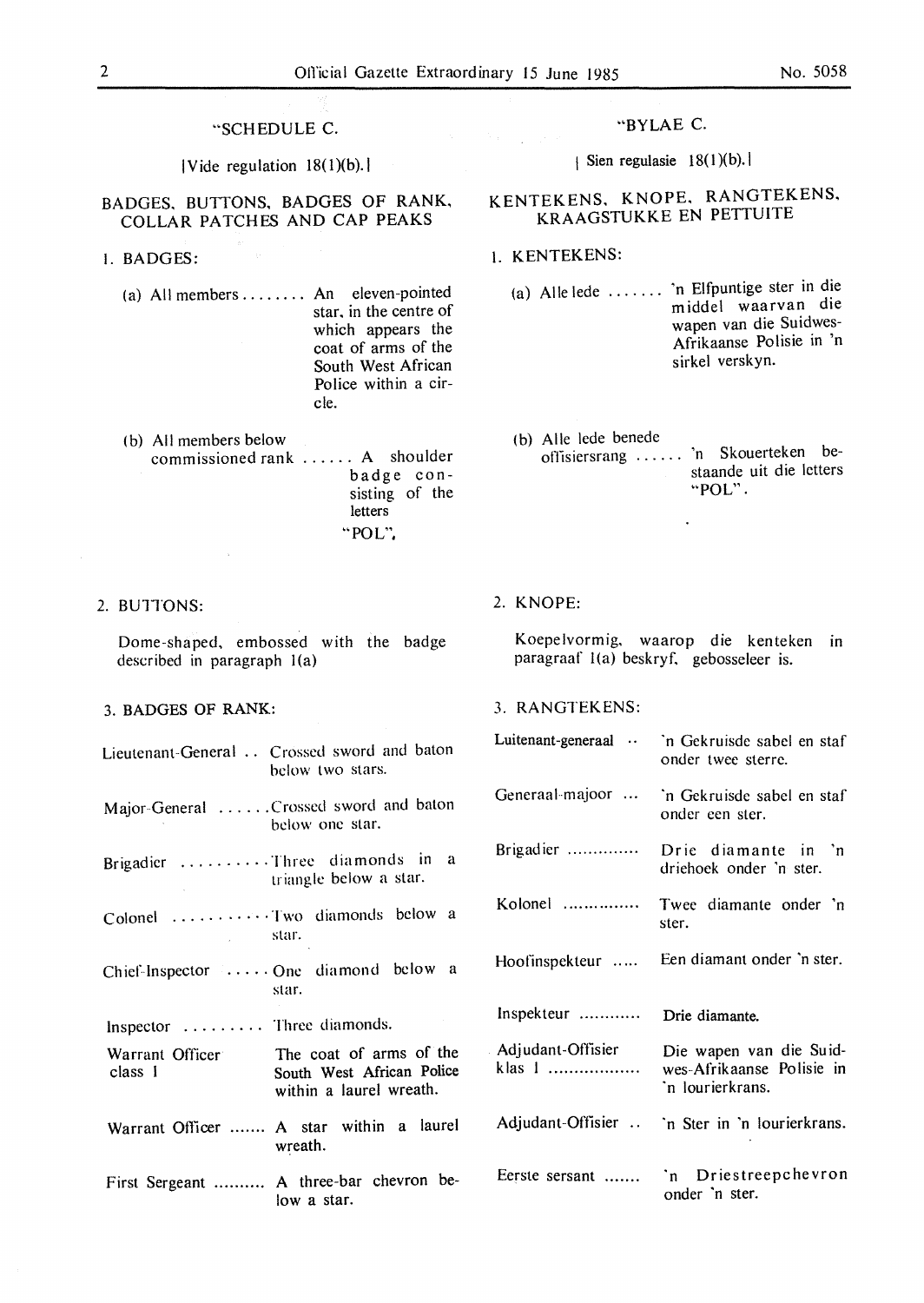$\bar{A}$ 

 $\bar{\lambda}$ 

| Sergeant  A three-bar chevron be-<br>low a diamond.                                                                                                                                                                                                                                                                                   | Sersant                                  | `n Driestreepchevron<br>onder 'n diamant.                                                                                                                                                                                                                      |  |  |  |
|---------------------------------------------------------------------------------------------------------------------------------------------------------------------------------------------------------------------------------------------------------------------------------------------------------------------------------------|------------------------------------------|----------------------------------------------------------------------------------------------------------------------------------------------------------------------------------------------------------------------------------------------------------------|--|--|--|
| Lance Sergeant  A three-bar chevron.                                                                                                                                                                                                                                                                                                  | Ondersersant                             | 'n Driestreepchevron.                                                                                                                                                                                                                                          |  |  |  |
| 4. COLLAR PATCHES:                                                                                                                                                                                                                                                                                                                    |                                          | 4. KRAAGSTUKKE:                                                                                                                                                                                                                                                |  |  |  |
| Lieutenant-General and<br>Major-General The collar patch shall be<br>o f light blue charged with<br>four diamonds in a tri-<br>angle, placed above eleven<br>silver branches of an <i>Aloe</i><br><i>dichotoma</i> , and at the<br>mitred end a silver domed<br>button charged with the<br>badge of the South West<br>African Police. | Luitenant-generaal<br>en Generaal-majoor | Die kraagstuk is van<br>ligblou belaai met vier<br>diamante in 'n driehoek,<br>geplaas bo elf silwer<br>kokerboomtakke, en aan<br>die mytervormige end 'n<br>silwer koepelvormige<br>knoop belaai met die<br>kenteken van die Suid-<br>wes-Afrikaanse Polisie. |  |  |  |
| The collar patch shall be<br>of. light blue charged with<br>three diamonds, placed<br>above eleven silver<br>branches of an <i>Aloe</i><br>dichotoma,<br>and at the<br>mitred end a silver domed<br>button charged with the<br>badge of the South West<br>African Police.                                                             | Brigadier                                | Die kraagstuk is van<br>ligblou belaai met drie<br>diamante, geplaas bo elf<br>silwer kokerboomtakke,<br>en aan die mytervormige<br>end 'n silwer koepel-<br>vormige knoop belaai met<br>die kenteken van die Suid-<br>wes-Afrikaanse Polisie.                 |  |  |  |
| The collar patch shall be<br>of light blue charged with<br>two diamonds, placed<br>above eleven silver<br>branches of an<br>Aloe<br>dichotoma,<br>and at the<br>mitred end a silver domed<br>button charged with the<br>badge of the South West<br>African Police.                                                                    | Kolonel                                  | Die kraagstuk is van<br>ligblou belaai met twee<br>diamante, geplaas bo elf<br>silwer kokerboomtakke,<br>en aan die mytervormige<br>end 'n silwer koepel-<br>vormige knoop belaai met<br>die kenteken van die Suid-<br>wes-Afrikaanse Polisie                  |  |  |  |
| The collar patch shall be<br>of light blue charged with<br>one diamond, placed<br>above eleven silver<br>branches of an<br>Aloe<br>dichotoma,<br>and at the<br>mitred end a silver domed<br>button charged with the<br>badge of the South West<br>African Police.                                                                     | Hoofinspekteur                           | Die kraagstuk is van<br>ligblou belaai met een dia-<br>mant, geplaas bo elf silwer<br>kokerboomtakke, en aan<br>die mytervormige end 'n<br>silwer koepelvormige<br>knoop belaai met die<br>kenteken van die Suid-<br>wes-Afrikaanse Polisie.                   |  |  |  |
|                                                                                                                                                                                                                                                                                                                                       |                                          |                                                                                                                                                                                                                                                                |  |  |  |